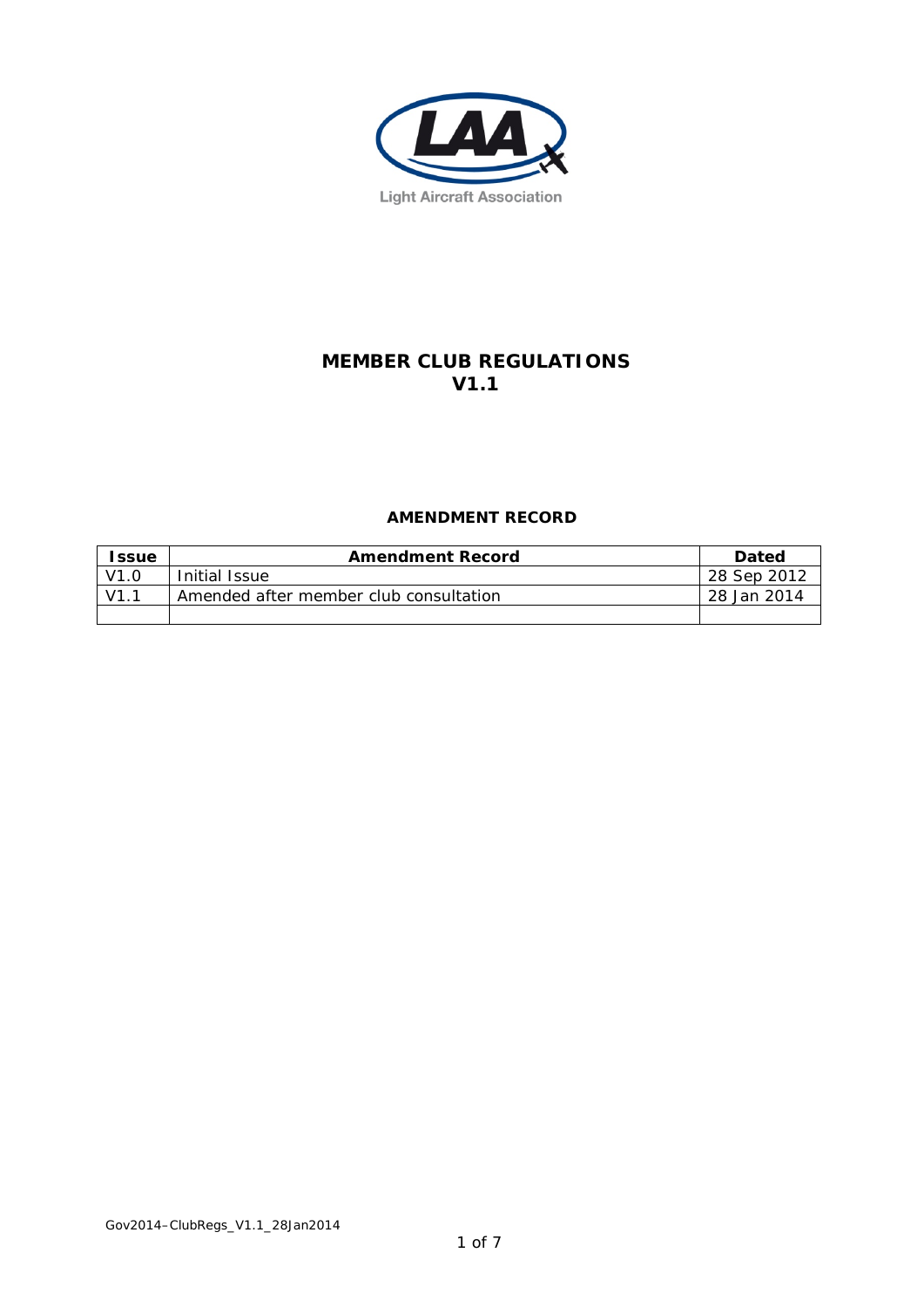#### **1 INTRODUCTION**

- 1.1 Purpose
- 1.2 Conduct and Safety<br>1.3 Risk and Liability
- Risk and Liability

## **2 CLUB DEFINITION & FORMATION**

- 2.1 Club Types
- 2.1.1 LAA Member Clubs
- 2.1.2 Affiliated Clubs
- 2.2 New Member Clubs<br>2.3 Withdrawal of Meml
- Withdrawal of Membership

# **3 CLUB ACTIVITIES**

#### 3.1 Activities

3.2 Prohibited & Regulated Activities

# **4 CLUB ORGANIZATION**

#### 4.1 Club Constitution.

- 4.2 Club Officers and Committee.
- 4.3 Conduct.
- 4.3.1 LAA HQ Contact.
- 4.3.2 NC Representative.
- 4.3.3 Club Safety Officer.
- 4.3.4 Children/Vulnerable Adults Officers
- 4.4 Club Officer Status.
- 4.4.1 Election.
- 4.4.2 Additional Positions.

# **5 CLUB RESPONSIBILITIES**

- **Conduct**
- 5.2 Activity
- 5.3 Membership and Membership Register
- 5.4 Children and Vulnerable Adults Protection
- 5.5 Annual Reports
- 5.6 Regulated Event Management
- 5.6.1 Organization & Notification to LAA HQ
- 5.6.2 Insurance
- 5.6.3. Risk Management
- 5.6.4 Passenger Flying
- 5.6.5 Safety and Incident Response
- 5.6.6 Event Incident Plans
- 5.6.7 Accident, Liability & Claims Mgt.
- 5.7 Promotion and Advertising
- 5.7.1 LAA Logo
- 5.7.2 Representation
- 5.7.3 Online Materials
- 5.7.4 Media
- 5.8 Club Misconduct and Discipline
- 5.9 Communication
- 5.9.1 Newsletter, Webpages, Online Fora

#### **6 LAA SUPPORT FOR LAA MEMBER CLUBS**

#### **ANNEXES:**

- A. Regulated & Prohibited Activities
- B. Club Annual Return
- C. Notification of an Event
- D. Standard Risk Assessment Template
- E. Standard Risk Assessment (example)
- F. Event Planning Template
- G. Guidelines for Third Party Passenger Flying
- H. Safety Guidelines
- I. Incident Team Checklist
- J. Incident Team Checklist Cards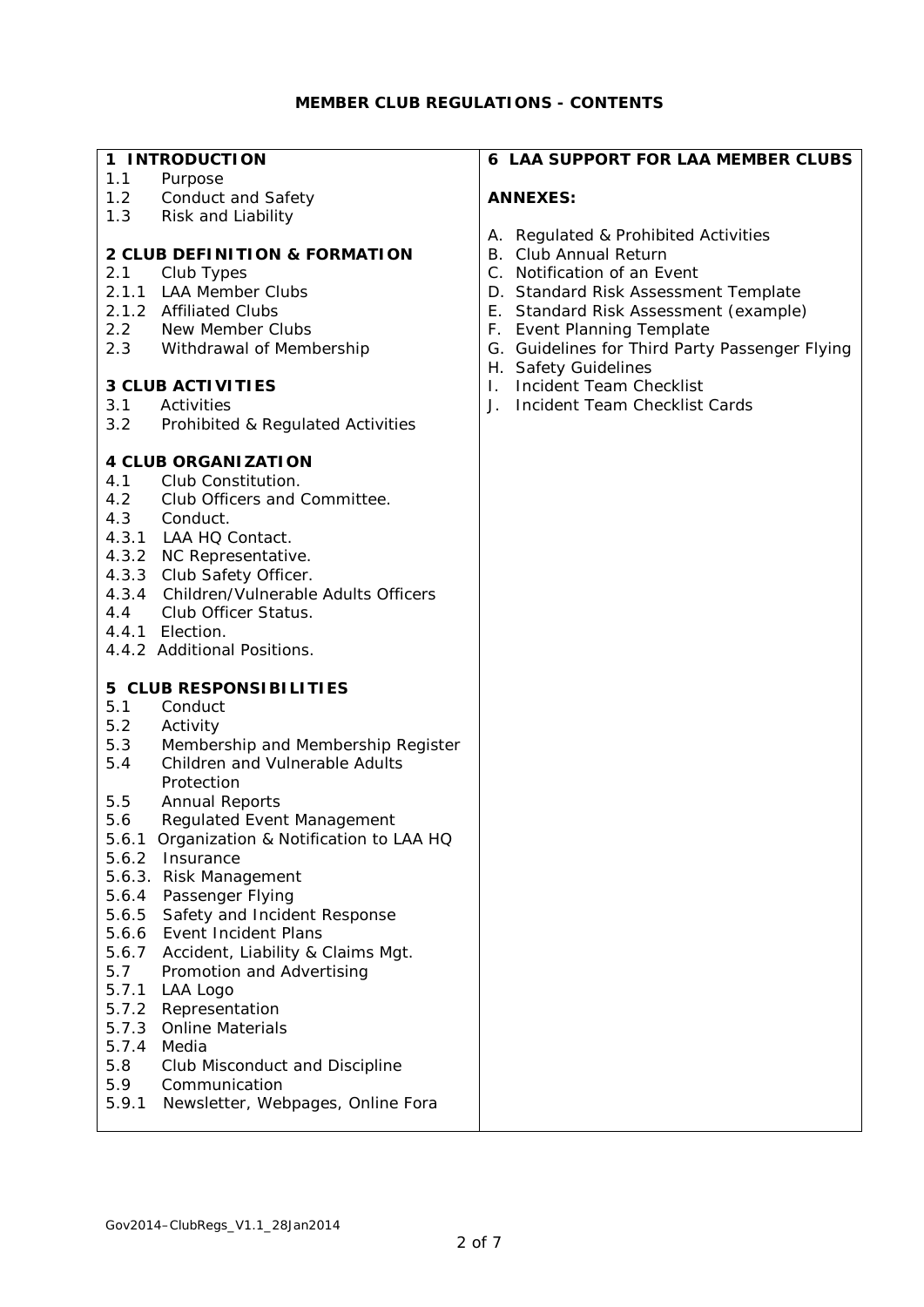# **1 INTRODUCTION**

1.1 **Purpose**. These Member Club Regulations describe the manner in which an LAA Member Club should form, govern its affairs and conduct its activities.

1.2 **Conduct and Safety**. The LAA is committed to safety in all its activities. These Regulations contain guidance for LAA Club officers and members on the requirments for a Member Club to function effectively within the LAA and for members and others to enjoy club activities in a safe and responsible manner.

1.3 **Risk and Liability**. Club officers, club members and anyone involved in a LAA Member Club's activities should be aware of, and where possible protected from, personal liability incurred through their club duties or activities, and should ensure that the LAA is not exposed to unnecessary risk and liability resulting from these activities.

#### **2 CLUB DEFINITION & FORMATION**

2.1 **Club Types**. There are two types of club which may be associated with the LAA:

2.1.1 **LAA Member Clubs**. An LAA Member Club is an organisation which is directly linked to the LAA and which it is hoped and expected will advance and encourage membership of the LAA. A Member Club must adopt the LAA model Member Club Constitution or another constitution acceptable to the LAA. Clubs may conduct LAA events and thereby promote the LAA. Clubs must sign-up annually to the Club Charter & Declaration and the club, its officers and members will need to adhere to LAA Rules and Member Club Regulations. In return, Member Clubs will receive support from the LAA. If the number of LAA members within a club falls such that LAA members no longer represent a significant element within that club, then LAA recognition may be withdrawn and membership benefits may be lost.

2.1.2 **Affiliated Clubs**. An Affiliated Club is an independent organisation, affiliated to the LAA because of common or overlapping membership or interests. An Affiliated Club is not required to adopt the LAA model club constitution or follow LAA Rules or these Regulations. An affiliated club must not purport to represent the LAA, conduct LAAbadged events or expose the LAA to any liability from its activities. It will not benefit from direct LAA support, such as insurance. Any such club affiliation must be approved by the LAA Board, which will agree the nature of the relationship. The relationship will be documented appropriately. What follows applies to Member Clubs specifically.

2.2 **New Member Clubs**. Any proposal from a club for membership of the LAA should be made to LAA HQ through the CEO. The proposal must be accepted by the LAA Board before that club can become a LAA Member Club. Clubs may be geographically-based or interestbased, such as type clubs. If a group of members in a geographical or interest area that has a current active club wish to form a new Member Club, the LAA Board will, after consultation with members in that area, decide whether a new club is appropriate with regard to the wider interests of the LAA and its members. A Member Club will not normally be accepted as such if it is based outside the UK.

2.3 **Withdrawal of Membership**. LAA Rule 9b provides for a Member Club that may have acted in a way prejudicial to the LAA to explain its actions to the LAA Board. The LAA Board may ultimately withdraw LAA membership from a club if it is in breach of the Rules or Regulations, brings the LAA into disrepute, or persistently acts in a way contrary to the LAA's interests. Continuing failure to submit annual returns to the LAA or maintain a minimal level of membership may also lead to withdrawal of recognition as a Member Club. Any such decision would be formally agreed by the LAA Board and communicated to the club concerned in writing. The club has the right to appeal the decision, and should do so to the LAA President or Vice President in writing, setting out reasons for appeal, within one month. The club may then be invited to provide more information. The LAA President or Vice President will advise the LAA Board of their findings and the LAA Board may reconsider its decision.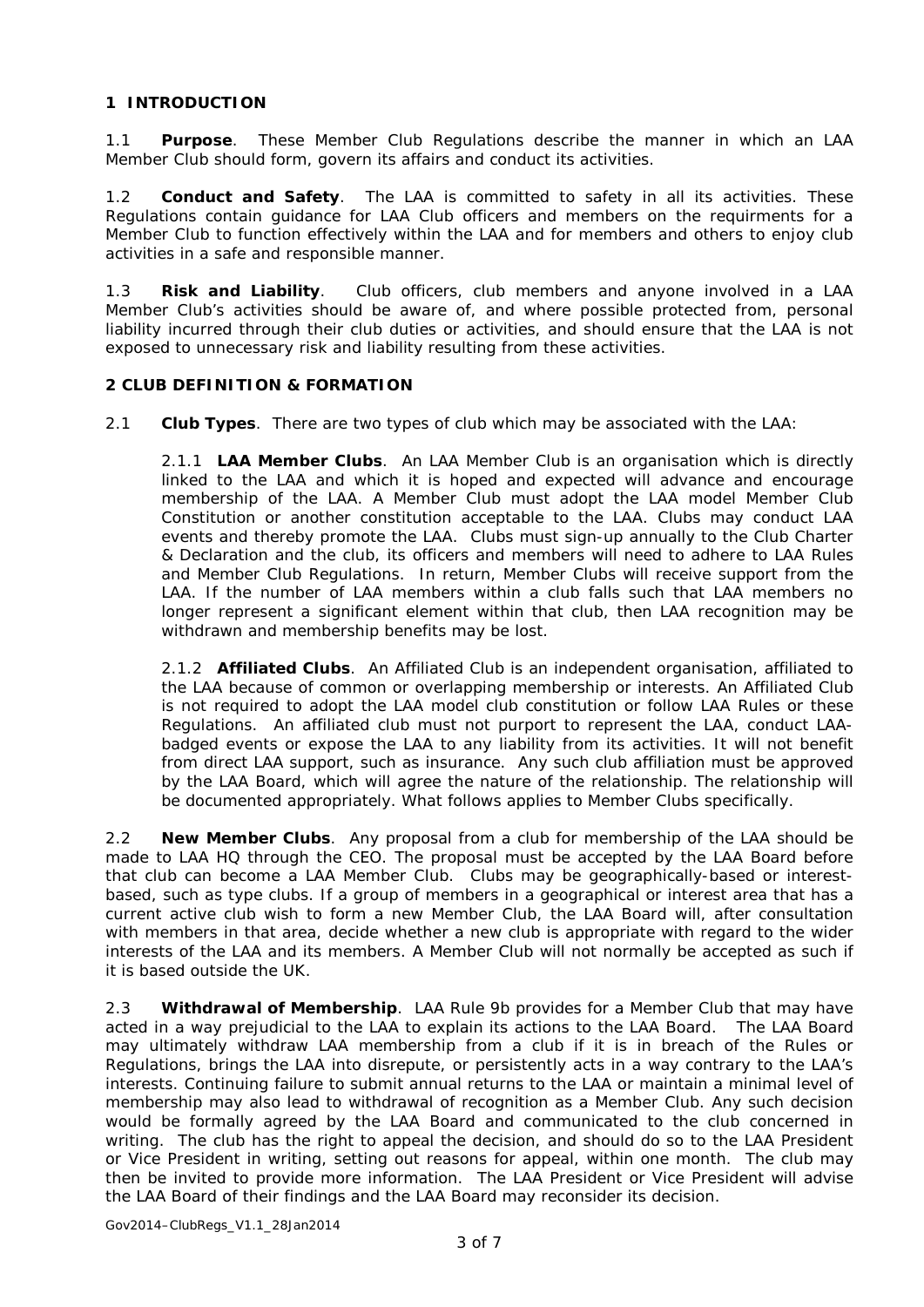#### **3 CLUB ACTIVITIES**

3.1 **Activities**. Member Clubs will typically organise meetings and social events which may involve members' families or other guests. These should be held subject to the normal considerations of good safe practice and may warrant formal risk assessment. Member Clubs may also organise flying activities and these will always require risk assessment and a higher degree of safety management.

3.2 **Regulated & Prohibited Activities**. Prohibited activities obviously include all those prohibited by the Rules of the Air, plus those listed as such in Annex A (Regulated and Prohibited Activities). Activities that are permissible but regulated are also listed. These are only to be conducted if the requirements set out in the Club Regulations and associated documents are adhered to. The LAA cannot control, and admits no liability for, any other flying activities carried out by Member Clubs.

#### **4 CLUB ORGANIZATION**

4.1 **Club Constitution**. Each LAA Member Club, to qualify as such, must have a constitution. This may be based on the LAA Member Club Model Constitution but, whatever form it takes, it must be a constitution acceptable to the LAA. This recognizes that each club has different needs, so there is latitude in order to reflect those needs, provided that the core elements cover the LAA's requirements. A copy of a Member Club's constitution should be forwarded to LAA HQ for initial acceptance and thereafter if any changes are sought.

- 4.2 **Club Officers and Committee**. Elected club officers should include:
	- a) Chairman
	- b) NC Representative
	- c) Treasurer
	- d) Secretary/Membership Secretary
	- e) [Safety Officer see 4.3.3]

4.3 **Conduct**. These officers form the core of the Club Committee. The committee is responsible for the affairs of the club and acts on behalf of the members. The Club Chairman is responsible for the proper conduct of the club in accordance with the Club Constitution, the LAA Rules and Member Club Regulations.

4.3.1 **LAA HQ Contact**. One officer should be nominated as the contact person with LAA HQ. That individual will be the focus of communication between the Association and the club and be responsible for the annual return to LAA.

4.3.2 **NC Representative**. All LAA Member Clubs are encouraged to participate in the LAA by nominating a representative to the LAA National Council [NC]. LAA HQ should be informed of the contact details of the person appointed and of any subsequent change. The club's NC representative is the club's voice on the NC and should ensure that the proceedings of the NC are communicated to the club as appropriate.

4.3.3 **Club Safety Officer**. If a Club organises flying activities, then a Club Safety Officer must also be appointed. This individual will be responsible for safety at all such events organised by the club. LAA HQ must be informed of the contact details of the appointed Officer and of any subsequent change. The Club Safety Officer should be aware of and follow the requirements set out in the LAA Member Club Regulations and other documents which have the force of LAA Regulations.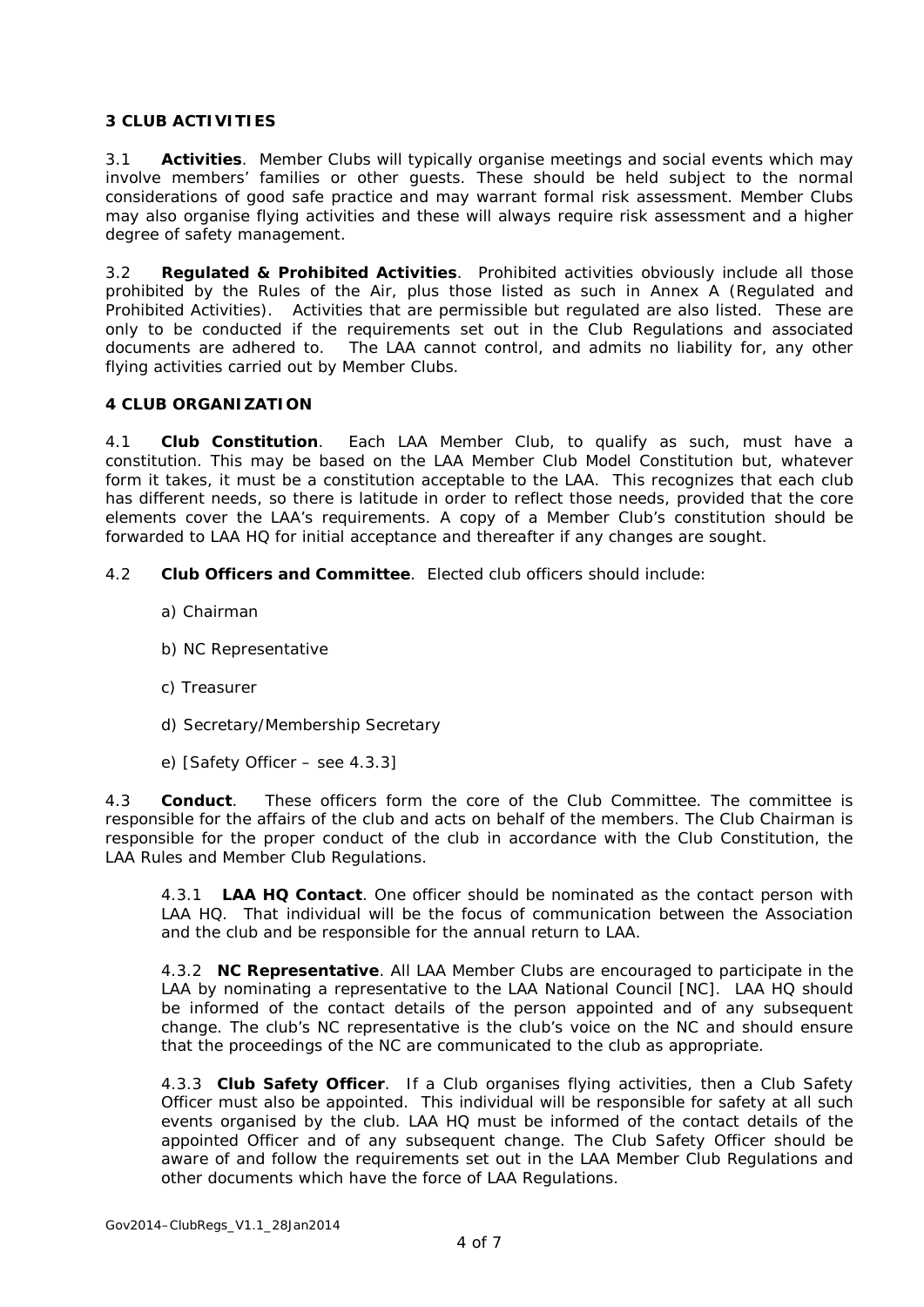4.3.4 **Children/Vulnerable Adults Officer.** If a Club organises events such as air experience flights attended by children and/or vulnerable adults, a Children and Vulnerable Adults Officer (CVAO) should be appointed as required by relevant legislation and to ensure compliance with good practice. LAA HQ must be informed of the contact details of the appointed Officer and of any subsequent change. If a club organises events in conjunction with an established organisation, such as Scouting UK, the CVAO role may be assigned to that other organisation.

4.4 **Club Officer Status**. The Chairman, NC Representative and Club Safety Officer, because they are central to the functioning of a Member Club and its relationship with the LAA, must be Full LAA Members. One person may fulfil more than one role.

4.4.1 **Election**. Club officers are to be elected or deselected by club members at an AGM. Officers may also be co-opted until the next AGM as appropriate.

4.4.2 **Additional Positions**. Other positions on a club committee, such as Treasurer, Membership Secretary, webmaster, newsletter editor, need not be LAA Full Members.

#### **5 CLUB RESPONSIBILITIES**

5.1 **Conduct**. LAA Member Clubs and members must conduct their affairs and activities in a manner that will not bring the LAA into disrepute or expose the LAA to undue risk.

5.2 **Activity**. There should be some minimum level of regular activity in order to continue to be recognised as a Member Club. A club must hold an AGM annually and should generally expect to arrange regular meetings for club members at pre-notified locations.

5.3 **Membership and Membership Register**. Member Clubs must maintain an up-todate Membership Register. This register should indicate, for each club member and on the basis of available information, whether they hold LAA Full Membership. A club may admit members who are not individual members of the LAA, but Member Clubs are expected to encourage membership of the LAA.

5.4 **Children and Vulnerable Adults Protection**. Club officers and members should ensure that they are aware of their legal responsibilities wherever a club's activities involve children and/or vulnerable adults. If there is any doubt, e.g. on the necessity for checks or supervision of activities, club officers should seek advice from LAA HQ.

5.5 **Annual Reports**. An annual report to LAA HQ must be submitted by Member Clubs by 1<sup>st</sup> February each year. Failure to submit an annual report with the signed Club Charter & Declaration may result in the club's suspension, and ultimately in revocation of the club's recognition as a LAA member club. A template for an Annual Report is at Annex B.

5.6 **Regulated Event Management**. LAA member clubs will wish to manage flying events in a professional manner and club officers should be fully aware of their responsibilities in planning and running such events. These include:

5.6.1 **Organization and Notification to LAA HQ**. Regulated events are to be organised in accordance with the Club Regulations and associated documents. In order to receive insurance cover, all LAA flying events must be notified in writing in advance and in good time to LAA HQ, using the template for Notification (See Annex C). Notification needs to include details of the event and the Event Safety Officer.

5.6.2 **Insurance**. The insurance provided to LAA Member Clubs will cover LAA Full Members plus club members who are registered with the Member Club. As part of its preparation for a club event, a club should ensure that current name and address details for each club member who is involved with event planning or management are recorded on the club's membership register. The LAA will provide each member club with an insurance statement annually, describing the cover available.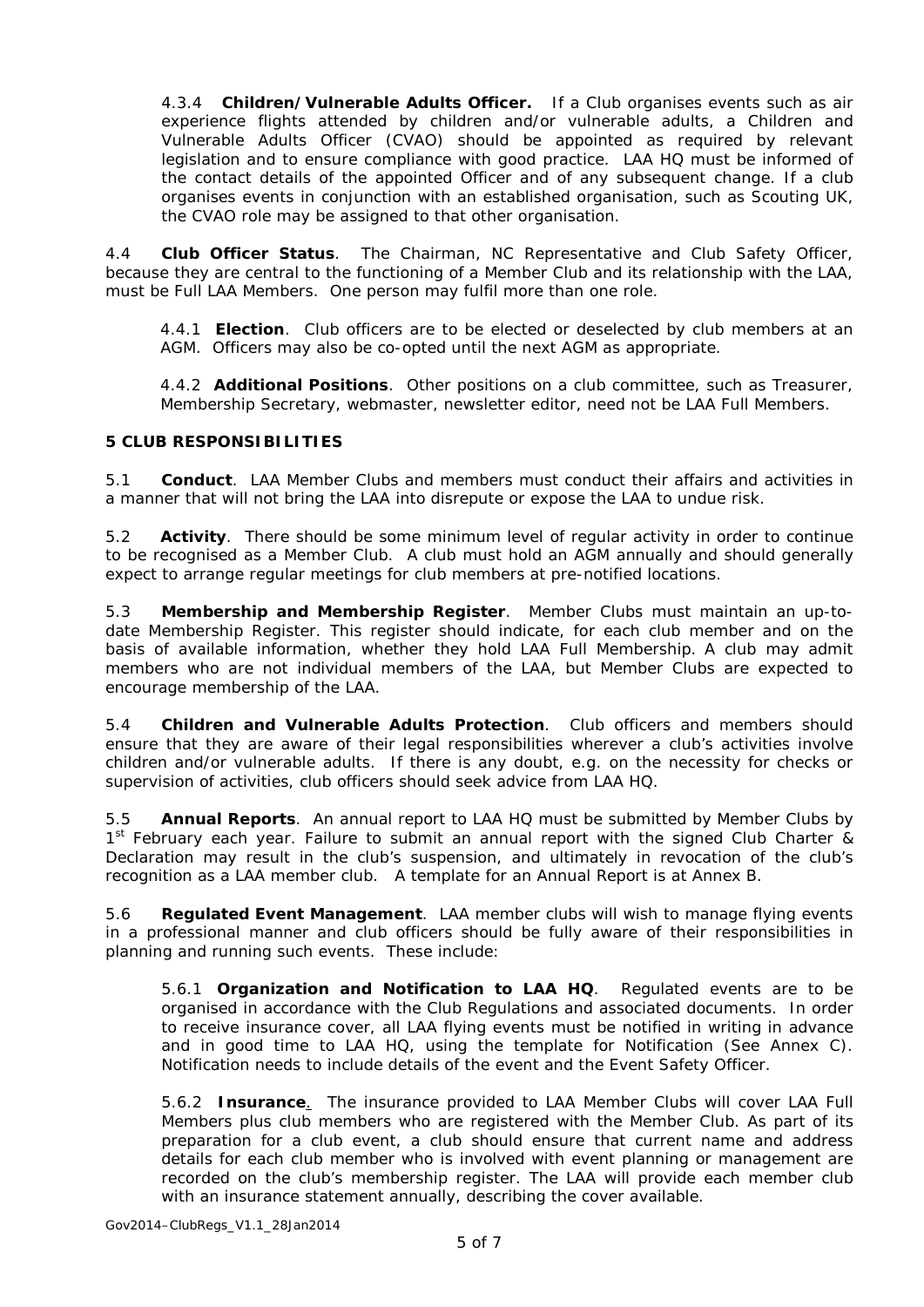5.6.3. **Risk Management**. Each event must be subjected to an appropriate risk assessment and mitigation exercise. Under many circumstances, e.g. a typical fly-in, the standard LAA Event Risk Assessment form (Annexes D & E) can be used. Ideally, an event instruction should also be prepared, containing relevant information regarding location, timing, tasks and responsibilities. A template for this is at Annex F.

5.6.4 **Passenger Flying**. If an event involves Third Party Passenger Flying (TPPF), then the additional regulations contained in the document Passenger Flying at LAA member Club Events are to be followed. Detailed guidance on TPPF is at Annex G.

5.6.5 **Safety and Incident Response**. The Safety Guidelines at Annex H must be used when planning and managing a flying event. A competent organisation must accept safety responsibility at all LAA Member Club flying events. At a licensed airfield, the responsibility for Incident Command and Rescue and Fire Fighting Services lies with the airfield operator. When an event is held at an unlicensed airfield or airstrip, responsibility may initially be unclear. The Event Safety Officer of an LAA Member Club must liaise with the airfield operator or land-owner to establish clear responsibility and competence for event safety. When event safety responsibility is accepted by the LAA Member Club, the LAA Event Incident Plan (see 5.6.6 below) should be used. Otherwise, the main responsibility of the club is, if necessary, to activate the LAA Serious Incident Plan.

5.6.6 **Event Incident Plans**. Flying events where the LAA Member Club takes safety responsibility must not take place unless an up-to-date Event Incident Plan is in situ and has been regularly exercised, at least annually. Then, if an incident occurs during a club event, those responsible have clear guidance to ensure that it can be managed promptly, efficiently and appropriately. Such plans will involve organisation, command responsibility, urgent actions, calling emergency services and dealing with the public and the media. LAA HQ can provide guidance and a template for an Incident Plan on request. Club Event Incident Plans must include the LAA Incident Team Checklist and associated cards (see Annexes I & J).

5.6.7 **Accident Liability & Claims Management.** Experience has shown accident investigation and litigation to be a lengthy and intrusive process which will require significant time, information gathering and preparation. It is important for club officers to be aware of this, to ensure that information likely to be required in an investigation or claim is readily available, that evidence concerning any incident is retained and that notes are made at the time.

#### 5.7 **Promotion and Advertising**

5.7.1 **LAA Logo**. LAA Member Clubs may use the LAA logo to advertise themselves, their events and the LAA. Whenever it is used, the copyrighted LAA logo must be unaltered and in an appropriate context. Guidance should be sought from LAA HQ if there is concern about proposed use of the LAA logo in club documents or websites.

5.7.2 **Representation**. Clubs and club officers should not purport to represent the LAA or act as its agent without the written authority of the LAA Board.

5.7.3 **Online Materials**. Member Clubs are encouraged to have their own websites, separate from the LAA website. The LAA logo should appear prominently on each club homepage. It would be helpful if Club websites provide a link from their home page to the LAA website. Clubs will form their own individual judgements but should be wary of potentially inappropriate commercial advertising or links on their websites.

5.7.4 **Media**. The media often have an interest in aviation-related activities. Care needs to be taken when dealing with them. Advice can be obtained from LAA HQ.